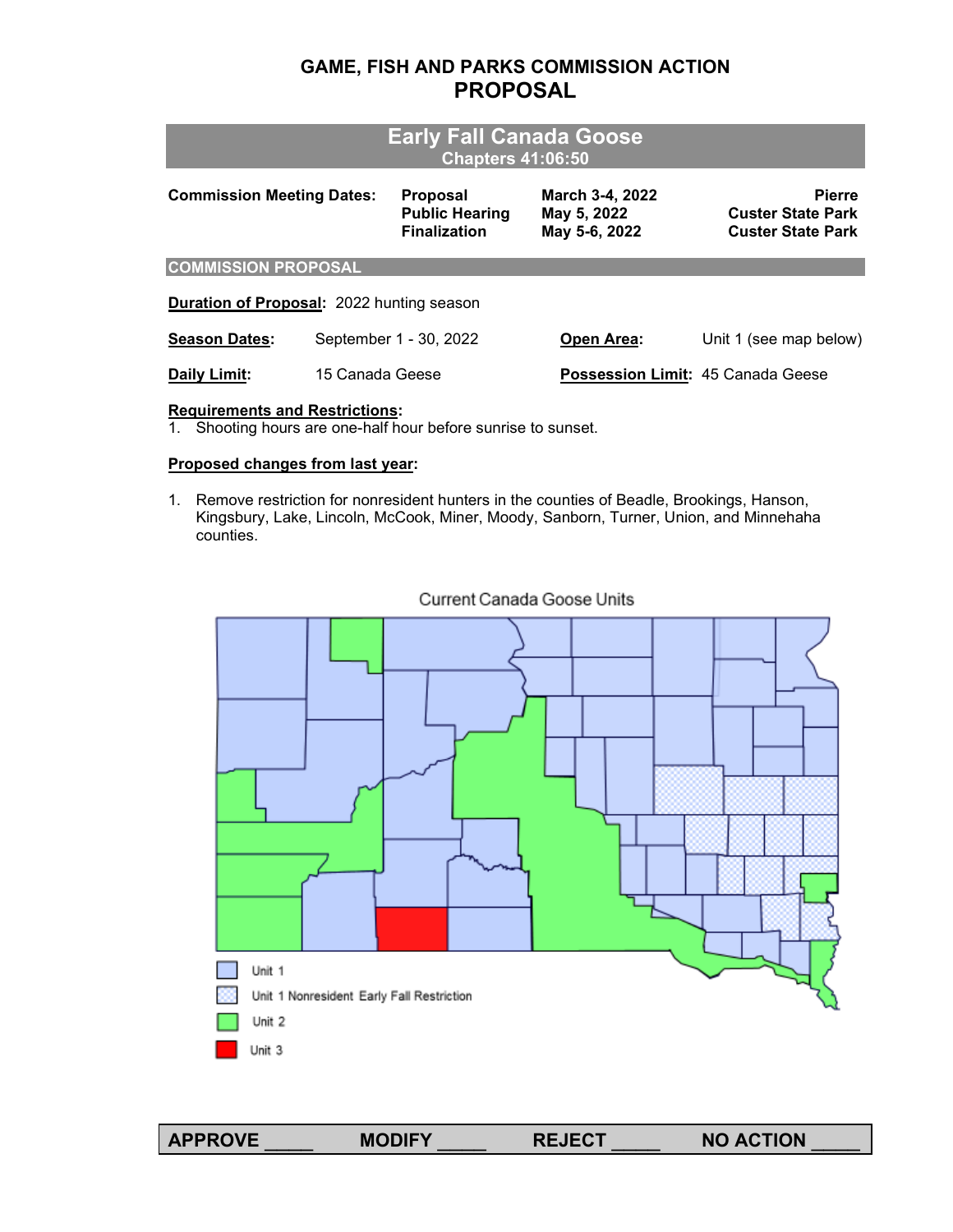Recommended Canada Goose Units



## **SUPPORTIVE INFORMATION**

| Year | Resident<br><b>Hunters</b> | Nonresident<br><b>Hunters</b> | Total<br><b>Hunters</b> | Geese<br>Harvested | Average<br>Season<br>Bag |
|------|----------------------------|-------------------------------|-------------------------|--------------------|--------------------------|
| 2016 | 3,152                      | 275                           | 3,366                   | 20,735             | 8.2                      |
| 2017 | 2,997                      | 213                           | 3,226                   | 27,660             | 8.0                      |
| 2018 | 2,507                      | 229                           | 2,716                   | 25,808             | 6.6                      |
| 2019 | 2,777                      | 207                           | 3,000                   | 17,904             | 7.0                      |
| 2020 | 3,450                      | 408                           | 3,858                   | 21,054             | 8.8                      |

| Year | <b>Nonresident Hunters</b> |
|------|----------------------------|
| 2012 | 526                        |
| 2013 | 373                        |
| 2014 | 396                        |
| 2015 | 327                        |
| 2016 | 236                        |
| 2017 | 252                        |
| 2018 | 229                        |
| 2019 | 242                        |
| 2020 |                            |